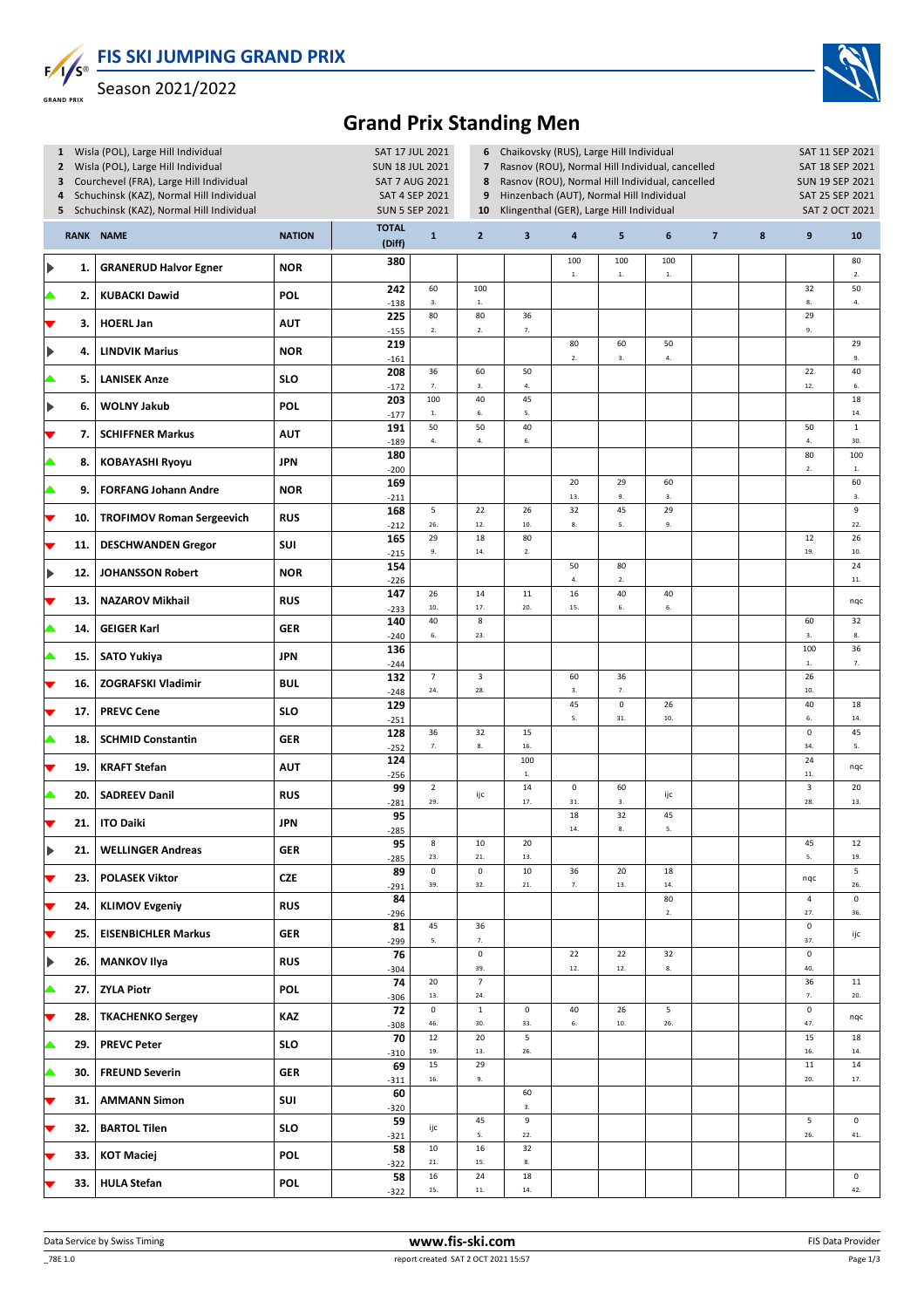

**FIS SKI JUMPING GRAND PRIX**

Season 2021/2022



|                          |     | RANK NAME                   | <b>NATION</b> | <b>TOTAL</b><br>(Diff) | $\mathbf{1}$                   | $\overline{2}$     | $\overline{\mathbf{3}}$        | 4                              | 5                     | 6                     | $\overline{7}$ | 8 | $\boldsymbol{9}$      | 10                         |
|--------------------------|-----|-----------------------------|---------------|------------------------|--------------------------------|--------------------|--------------------------------|--------------------------------|-----------------------|-----------------------|----------------|---|-----------------------|----------------------------|
| V                        | 35. | <b>STEINER Maximilian</b>   | <b>AUT</b>    | 57<br>$-323$           | 24<br>11.                      | 15<br>16.          | 16<br>15.                      |                                |                       |                       |                |   | $\overline{2}$<br>29. | nqc                        |
| ▲                        | 35. | <b>KOS Lovro</b>            | <b>SLO</b>    | 57<br>$-323$           |                                |                    |                                | 10<br>21.                      | 24<br>11.             | 10<br>21.             |                |   |                       | 13<br>18.                  |
| ▼                        | 37. | <b>PEDERSEN Robin</b>       | <b>NOR</b>    | 54<br>$-326$           |                                |                    |                                | 11<br>20.                      | 5<br>26.              | 36<br>7.              |                |   | $\mathsf 0$<br>40.    | $\overline{2}$<br>29.      |
| ▼                        | 38. | <b>FUJITA Shinnosuke</b>    | <b>JPN</b>    | 53<br>$-327$           |                                |                    |                                | 29<br>9.                       | 9<br>22.              | 15<br>16.             |                |   |                       |                            |
| V                        | 39. | SHIMIZU Reruhi              | <b>JPN</b>    | 52<br>$-328$           |                                |                    |                                | 26<br>10.                      | 12<br>19.             | 14<br>17.             |                |   |                       |                            |
|                          | 40. | <b>WATANABE Rikuta</b>      | <b>JPN</b>    | 46<br>$-334$           |                                |                    |                                | 13<br>18.                      | $11\,$<br>20.         | 22<br>12.             |                |   |                       |                            |
| ▼                        | 41. | <b>HAARE Anders</b>         | <b>NOR</b>    | 45<br>$-335$           |                                |                    | 6<br>25.                       | 24<br>$11.$                    | 3<br>28.              | 12<br>19.             |                |   | $\mathsf 0$<br>39.    |                            |
|                          | 42. | <b>KOZISEK Cestmir</b>      | <b>CZE</b>    | 43<br>$-337$           | 0<br>35.                       | $\mathsf 0$<br>42. | $\mathbf 0$<br>38.             | $\overline{\mathbf{3}}$<br>28. | 16<br>15.             | 24<br>11.             |                |   | nqc                   | nqc                        |
|                          | 42. | <b>AALTO Antti</b>          | <b>FIN</b>    | 43<br>$-337$           | 18<br>14.                      | 12<br>19.          | 12<br>19.                      |                                |                       |                       |                |   | $1\,$<br>30.          | $\mathsf{O}\xspace$<br>36. |
| ▲                        | 44. | <b>LEYHE Stephan</b>        | <b>GER</b>    | 41<br>$-339$           | $\pmb{0}$<br>31.               | 6<br>25.           | $\overline{7}$<br>24.          |                                |                       |                       |                |   | 20<br>13.             | 8<br>23.                   |
| $\blacktriangledown$     | 45. | <b>FETTNER Manuel</b>       | <b>AUT</b>    | 39<br>$-341$           | 13<br>18.                      | 26<br>$10.$        |                                |                                |                       |                       |                |   |                       |                            |
| $\overline{\phantom{a}}$ | 46. | <b>BRESADOLA Giovanni</b>   | <b>ITA</b>    | 35<br>$-345$           |                                |                    |                                | 15<br>16.                      | $\overline{7}$<br>24. | 13<br>18.             |                |   | nqc                   | nqc                        |
| ▼                        | 47. | <b>STEKALA Andrzej</b>      | POL           | 33<br>$-347$           | 9<br>$22.$                     |                    | 24<br>$11.$                    |                                |                       |                       |                |   | $\mathsf 0$<br>48.    | 0<br>44.                   |
|                          | 48. | <b>MURANKA Klemens</b>      | POL           | 29<br>$-351$           | ijc                            |                    | 29<br>9.                       |                                |                       |                       |                |   |                       |                            |
|                          | 49. | <b>ZAJC Timi</b>            | <b>SLO</b>    | 28<br>$-352$           | 6<br>25.                       | 9<br>22.           | 13<br>18.                      |                                |                       |                       |                |   | $\mathsf 0$<br>44.    | $\mathsf 0$<br>40.         |
|                          | 50. | <b>JELAR Ziga</b>           | <b>SLO</b>    | 26<br>$-354$           | ijc                            | $\pmb{4}$<br>27.   | 22<br>12.                      |                                |                       |                       |                |   |                       |                            |
|                          | 51. | <b>WASEK Pawel</b>          | POL           | 25<br>$-355$           | 14<br>$17. \,$                 | $11\,$<br>20.      | $\mathbf 0$<br>34.             |                                |                       |                       |                |   | $\mathsf 0$<br>32.    |                            |
|                          | 51. | <b>MALTSEV Kevin</b>        | <b>EST</b>    | 25<br>$-355$           | $\mathsf 0$<br>33.             | ijc                | $\mathsf 0$<br>43.             | 5<br>26.                       | 14<br>17.             | 6<br>25.              |                |   | $\mathsf 0$<br>49.    | nqc                        |
|                          | 53. | <b>ASCHENWALD Philipp</b>   | <b>AUT</b>    | 24<br>$-356$           |                                |                    | 8<br>23.                       |                                |                       |                       |                |   | 16<br>15.             | ijc                        |
|                          | 53. | <b>WATANABE Hiroaki</b>     | <b>JPN</b>    | 24<br>$-356$           |                                |                    |                                | $\mathsf 0$<br>33.             | 13<br>18.             | 11<br>20.             |                |   |                       |                            |
| ▲                        | 55. | <b>STOCH Kamil</b>          | POL           | 23<br>$-357$           | ijc                            |                    |                                |                                |                       |                       |                |   | 13<br>18.             | 10<br>21.                  |
| v                        | 56. | <b>WOHLGENANNT Ulrich</b>   | <b>AUT</b>    | 22<br>$-358$           | 22<br>12.                      | ijc                |                                |                                |                       |                       |                |   |                       |                            |
|                          | 56. | <b>TANDE Daniel Andre</b>   | <b>NOR</b>    | 22<br>$-358$           |                                |                    |                                |                                |                       |                       |                |   |                       | 22<br>12.                  |
|                          | 58. | <b>LACKNER Thomas</b>       | <b>AUT</b>    | 21<br>$-359$           |                                |                    |                                | 15<br>16.                      | 6<br>25.              |                       |                |   |                       |                            |
|                          | 59. | <b>IWASA Yuken</b>          | <b>JPN</b>    | 20<br>$-360$           |                                |                    |                                | 0<br>35.                       | $\pmb{0}$<br>33.      | 20<br>13.             |                |   |                       |                            |
| ▼                        | 59. | <b>SOUKUP Matthew</b>       | CAN           | 20<br>$-360$           |                                |                    |                                | 6<br>25.                       | 10<br>${\bf 21}.$     | $\sqrt{4}$<br>27.     |                |   |                       | nqc                        |
| ▼                        | 61. | <b>MAKSIMOCHKIN Mikhail</b> | <b>RUS</b>    | 19<br>$-361$           | $\mathsf 0$<br>37.             |                    | $\overline{\mathbf{3}}$<br>28. |                                |                       | 16<br>15.             |                |   | nqc                   |                            |
| ▼                        | 62. | <b>NAKAMURA Naoki</b>       | <b>JPN</b>    | 18<br>$-362$           |                                |                    |                                |                                |                       |                       |                |   | 18<br>$14.$           | $\mathsf{O}\xspace$<br>35. |
| ▼                        | 62. | <b>VASSILYEV Danil</b>      | <b>KAZ</b>    | 18<br>$-362$           |                                |                    | $\mathbf 0$<br>45.             | $\mathsf 0$<br>39.             | 18<br>$\bf 14.$       |                       |                |   |                       |                            |
| ▼                        | 64. | <b>MARUSIAK Yevhen</b>      | <b>UKR</b>    | 17<br>$-363$           |                                |                    |                                | $\overline{2}$<br>29.          | 15<br>16.             |                       |                |   |                       |                            |
| ▼                        | 64. | <b>MEDWED Elias</b>         | <b>AUT</b>    | 17<br>$-363$           |                                |                    |                                | 9<br>22.                       | $\bf 8$<br>23.        |                       |                |   | nqc                   |                            |
| ▼                        | 66. | <b>KAHOFER Timon-Pascal</b> | <b>AUT</b>    | 16<br>$-364$           | $\overline{\mathbf{3}}$<br>28. | 13<br>18.          |                                |                                |                       |                       |                |   |                       |                            |
| ▼                        |     | 66.   ZNISZCZOL Aleksander  | <b>POL</b>    | 16<br>$-364$           | 11<br>20.                      | 5<br>26.           |                                |                                |                       |                       |                |   |                       |                            |
| ▼                        | 68. | <b>HUBER Daniel</b>         | <b>AUT</b>    | ${\bf 14}$<br>$-366$   |                                |                    | $\mathbf 0$<br>35.             |                                |                       |                       |                |   | 14<br>17.             | $\mathsf 0$<br>34.         |
| ▼                        | 68. | <b>CECON Francesco</b>      | <b>ITA</b>    | 14<br>$-366$           |                                |                    |                                | $\overline{7}$<br>24.          | $\pmb{0}$<br>34.      | $\overline{7}$<br>24. |                |   | nqc                   |                            |
|                          | 70. | <b>LARSON Casey</b>         | <b>USA</b>    | 13<br>$-367$           |                                |                    |                                | $\mathsf 0$<br>32.             | $\sqrt{4}$<br>27.     | 9<br>22.              |                |   |                       |                            |
|                          | 71. | <b>KALINICHENKO Vitaliy</b> | <b>UKR</b>    | 12<br>$-368$           | $\mathsf 0$<br>40.             | $\mathsf 0$<br>37. |                                | 12<br>19.                      | $\pmb{0}$<br>36.      |                       |                |   |                       |                            |